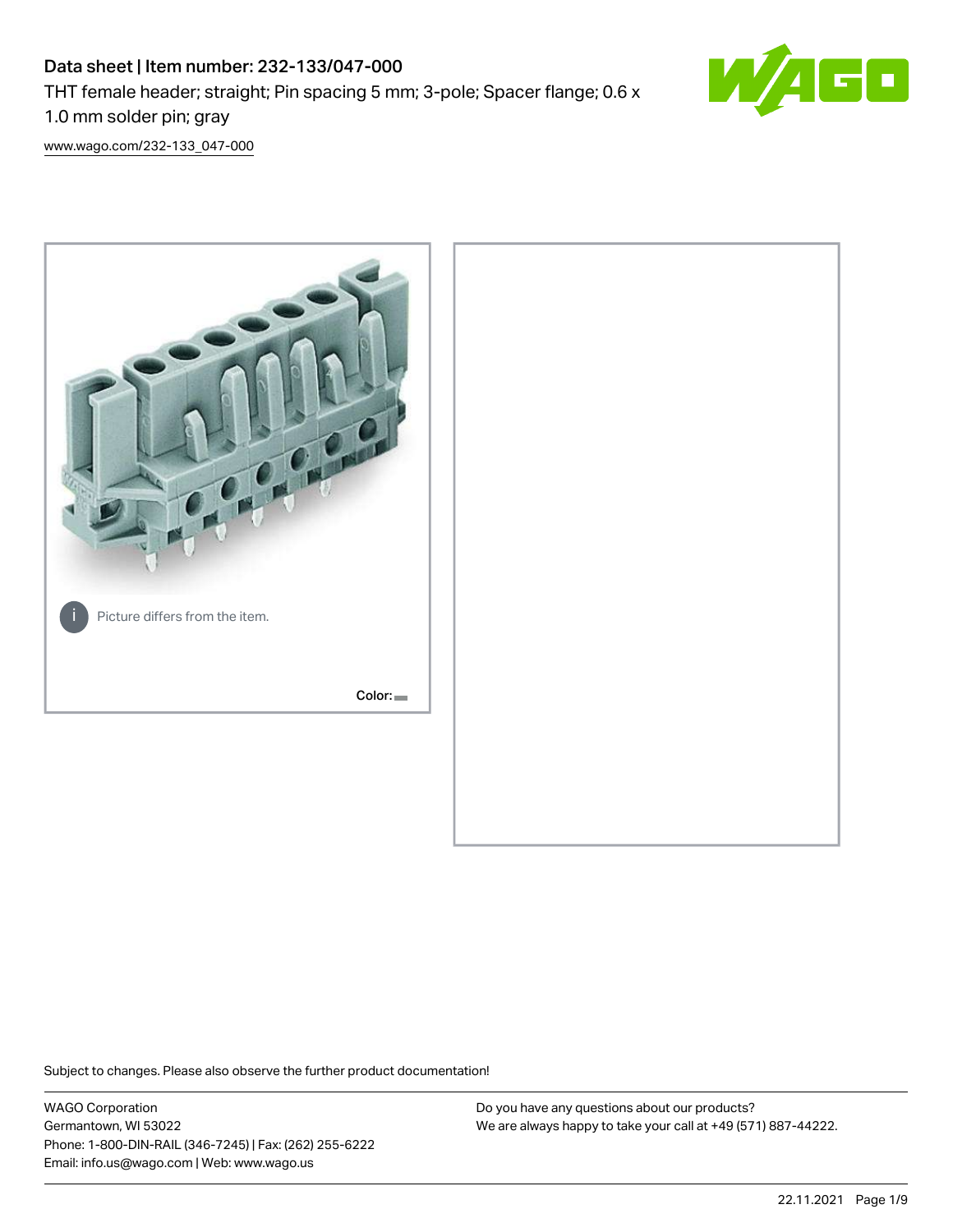



L = pole no. x pin spacing

 $L_1 = L + 3$  mm

 $L_2 = L + 8.8$  mm

 $L_3 = L + 14.8$  mm

2- to 3-pole female connectors – one latch only

# Item description

**Horizontal or vertical PCB mounting via straight or angled solder pins** 

Subject to changes. Please also observe the further product documentation! For board-to-board and board-to-wire connections

WAGO Corporation Germantown, WI 53022 Phone: 1-800-DIN-RAIL (346-7245) | Fax: (262) 255-6222 Email: info.us@wago.com | Web: www.wago.us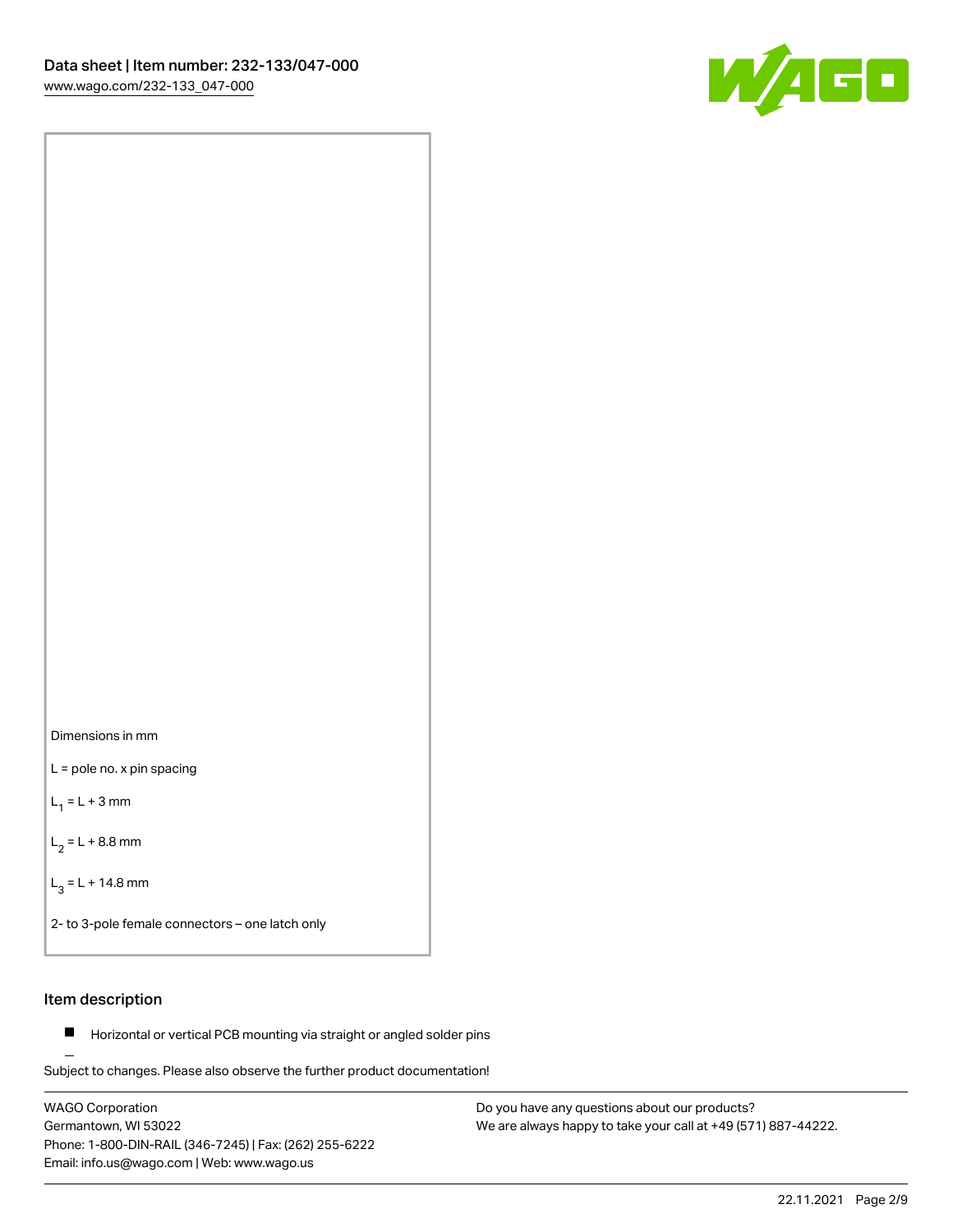

- For board-to-board and board-to-wire connections
- $\blacksquare$ Touch-proof PCB outputs
- $\blacksquare$ Easy-to-identify PCB inputs and outputs
- $\blacksquare$ With coding fingers

# Data **Notes**

| Safety information 1 | The <i>MCS – MULTI CONNECTION SYSTEM</i> includes connectors<br>without breaking capacity in accordance with DIN EN 61984. When<br>used as intended, these connectors must not be connected<br>/disconnected when live or under load. The circuit design should<br>ensure header pins, which can be touched, are not live when<br>unmated. |
|----------------------|--------------------------------------------------------------------------------------------------------------------------------------------------------------------------------------------------------------------------------------------------------------------------------------------------------------------------------------------|
| Variants:            | Other pole numbers<br>3.8 mm pin projection for male headers with straight solder pins<br>Gold-plated or partially gold-plated contact surfaces<br>Other versions (or variants) can be requested from WAGO Sales or<br>configured at https://configurator.wago.com/                                                                        |

# Electrical data

# IEC Approvals

| Ratings per                 | IEC/EN 60664-1                                                        |
|-----------------------------|-----------------------------------------------------------------------|
| Rated voltage (III / 3)     | 320 V                                                                 |
| Rated surge voltage (III/3) | 4 <sub>k</sub> V                                                      |
| Rated voltage (III/2)       | 320 V                                                                 |
| Rated surge voltage (III/2) | 4 <sub>k</sub> V                                                      |
| Nominal voltage (II/2)      | 630 V                                                                 |
| Rated surge voltage (II/2)  | 4 <sub>kV</sub>                                                       |
| Rated current               | 12A                                                                   |
| Legend (ratings)            | $(III / 2)$ $\triangle$ Overvoltage category III / Pollution degree 2 |

# UL Approvals

| Approvals per                  | UL 1059 |
|--------------------------------|---------|
| Rated voltage UL (Use Group B) | 300 V   |
| Rated current UL (Use Group B) | 15 A    |
| Rated voltage UL (Use Group D) | 300 V   |
| Rated current UL (Use Group D) | 10 A    |

Subject to changes. Please also observe the further product documentation!

| <b>WAGO Corporation</b>                                | Do you have any questions about our products?                 |
|--------------------------------------------------------|---------------------------------------------------------------|
| Germantown, WI 53022                                   | We are always happy to take your call at +49 (571) 887-44222. |
| Phone: 1-800-DIN-RAIL (346-7245)   Fax: (262) 255-6222 |                                                               |
| Email: info.us@wago.com   Web: www.wago.us             |                                                               |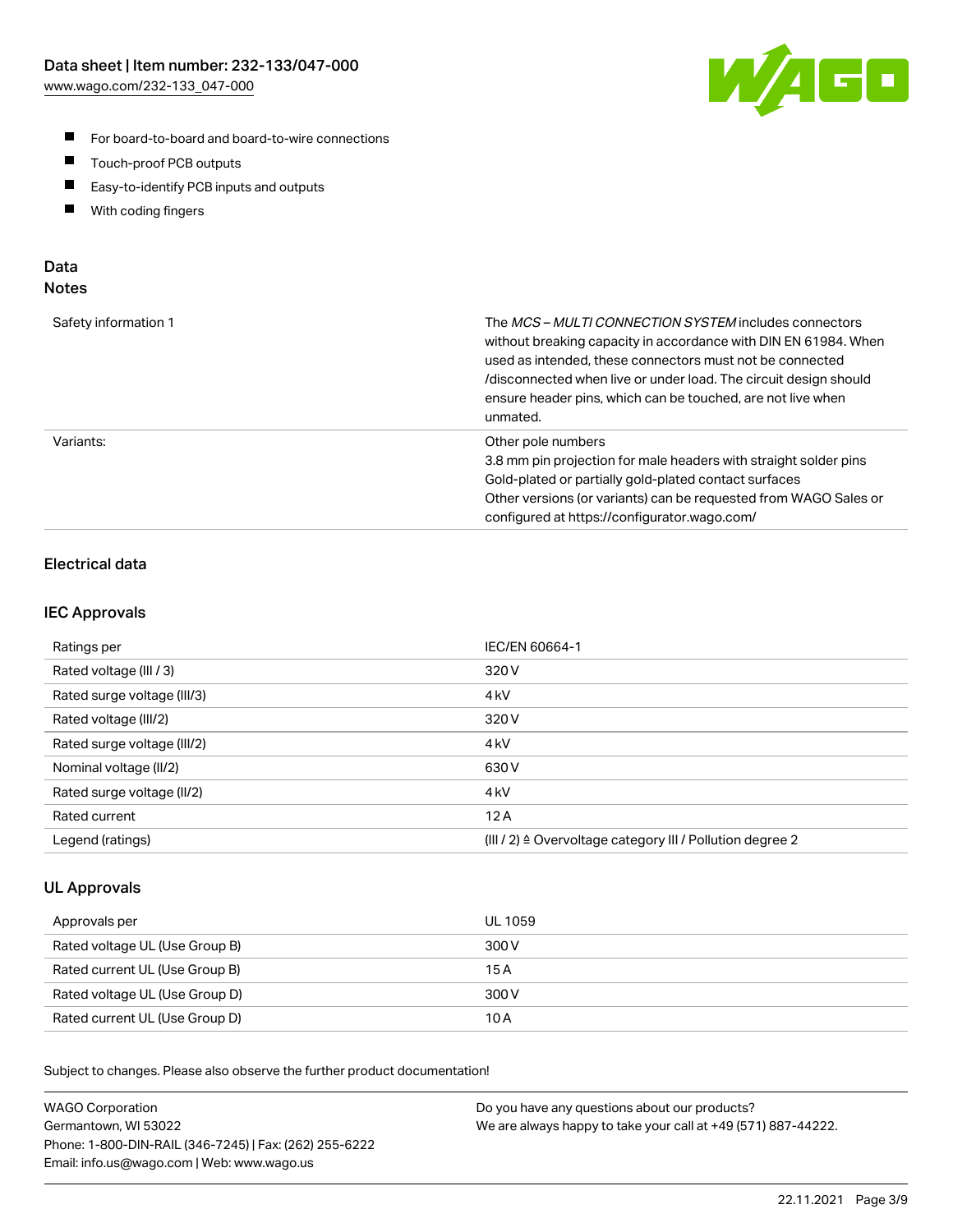

# Ratings per UL

| Rated voltage UL 1977 | 600   |
|-----------------------|-------|
| Rated current UL 1977 | . O F |

# CSA Approvals

| Approvals per                   | CSA   |
|---------------------------------|-------|
| Rated voltage CSA (Use Group B) | 300 V |
| Rated current CSA (Use Group B) | 15 A  |
| Rated voltage CSA (Use Group D) | 300 V |
| Rated current CSA (Use Group D) | 10 A  |

### Connection data

| Total number of potentials |  |
|----------------------------|--|
| Number of connection types |  |
| Number of levels           |  |

### Connection 1

| Number of poles |  |
|-----------------|--|
|                 |  |

# Physical data

| Pin spacing                          | 5 mm / 0.197 inch     |
|--------------------------------------|-----------------------|
| Width                                | 29.8 mm / 1.173 inch  |
| Height                               | 23.25 mm / 0.915 inch |
| Height from the surface              | 18.25 mm / 0.719 inch |
| Depth                                | 11.6 mm / 0.457 inch  |
| Solder pin length                    | 5 <sub>mm</sub>       |
| Solder pin dimensions                | $0.6 \times 1$ mm     |
| Drilled hole diameter with tolerance | $1.3$ $(+0.1)$ mm     |

# Mechanical data

| Mounting type | Mounting flange             |
|---------------|-----------------------------|
| Mounting type | Flush feed-through mounting |
|               | Panel mounting              |

Subject to changes. Please also observe the further product documentation!

| <b>WAGO Corporation</b>                                | Do you have any questions about our products?                 |
|--------------------------------------------------------|---------------------------------------------------------------|
| Germantown, WI 53022                                   | We are always happy to take your call at +49 (571) 887-44222. |
| Phone: 1-800-DIN-RAIL (346-7245)   Fax: (262) 255-6222 |                                                               |
| Email: info.us@wago.com   Web: www.wago.us             |                                                               |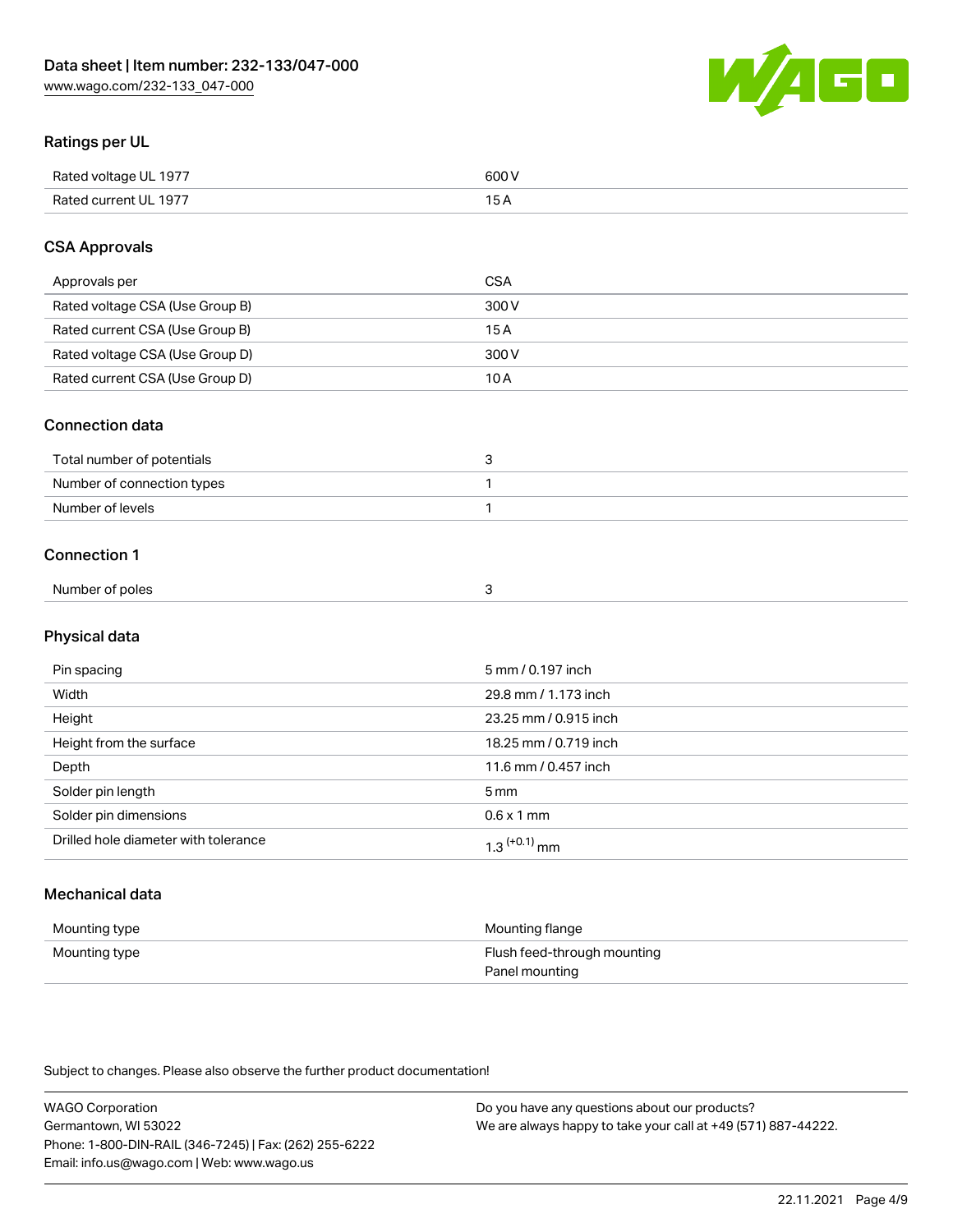

#### Plug-in connection

| Contact type (pluggable connector) | Female header |
|------------------------------------|---------------|
| Connector (connection type)        | for PCB       |
| Mismating protection               | No            |
| Mating direction to the PCB        | 90°           |

# PCB contact

| PCB Contact                         | тнт                                        |
|-------------------------------------|--------------------------------------------|
| Solder pin arrangement              | over the entire female connector (in-line) |
| Number of solder pins per potential |                                            |

#### Material data

| Color                       | gray             |
|-----------------------------|------------------|
| Material group              |                  |
| Insulation material         | Polyamide (PA66) |
| Flammability class per UL94 | V <sub>0</sub>   |
| Contact material            | Copper alloy     |
| Contact plating             | tin-plated       |
|                             |                  |
| Fire load                   | 0.079 MJ         |

### Environmental requirements

| Limit temperature range | -60  +85 °Ր |
|-------------------------|-------------|
|-------------------------|-------------|

# Commercial data

| Product Group         | 3 (Multi Conn. System) |
|-----------------------|------------------------|
| PU (SPU)              | 50 Stück               |
| Packaging type        | box                    |
| Country of origin     | DE                     |
| <b>GTIN</b>           | 4044918623193          |
| Customs tariff number | 8536694040             |

# Approvals / Certificates

#### Country specific Approvals

**Certificate** 

Subject to changes. Please also observe the further product documentation!

WAGO Corporation Germantown, WI 53022 Phone: 1-800-DIN-RAIL (346-7245) | Fax: (262) 255-6222 Email: info.us@wago.com | Web: www.wago.us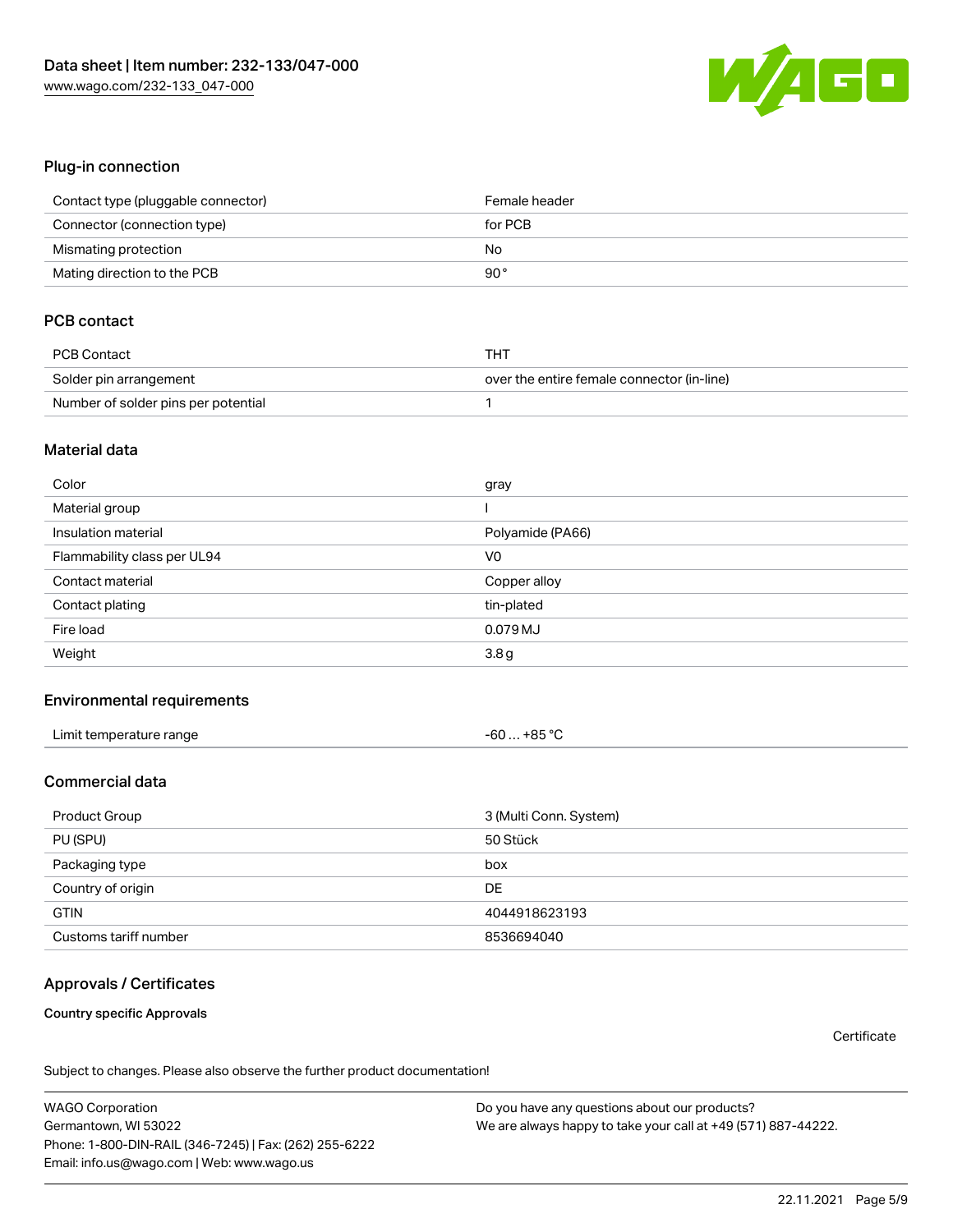[www.wago.com/232-133\\_047-000](http://www.wago.com/232-133_047-000)



| Logo           | Approval                               | <b>Additional Approval Text</b> | name    |
|----------------|----------------------------------------|---------------------------------|---------|
| <b>AN</b><br>▴ | <b>CSA</b><br>DEKRA Certification B.V. | C22.2                           | 1466354 |

#### Ship Approvals

|                          |                             |                                 | Certificate |
|--------------------------|-----------------------------|---------------------------------|-------------|
| Logo                     | Approval                    | <b>Additional Approval Text</b> | name        |
| ABS.                     | <b>ABS</b>                  | $\overline{\phantom{a}}$        | $19 -$      |
|                          | American Bureau of Shipping |                                 | HG15869876- |
|                          |                             |                                 | <b>PDA</b>  |
|                          | <b>BV</b>                   | <b>IEC 60998</b>                | 11915/D0 BV |
|                          | Bureau Veritas S.A.         |                                 |             |
|                          |                             |                                 |             |
| <b>BUREAU</b><br>VERITAS |                             |                                 |             |
| <b>UL-Approvals</b>      |                             |                                 |             |
|                          |                             |                                 | Certificate |
| Logo                     | Approval                    | <b>Additional Approval Text</b> | name        |
|                          | UL                          | <b>UL 1059</b>                  | E45172      |

| Counterpart |  |
|-------------|--|

UR



Item no.231-603 nem no.251-603<br>Male connector; 3-pole; Pin spacing 5 mm; gray [www.wago.com/231-603](https://www.wago.com/231-603)

Underwriters Laboratories Inc.

Underwriters Laboratories Inc.

UL 1977 **E45171** 

#### Optional accessories

Testing accessories

Testing accessories

Item no.: 231-661

Test plugs for female connectors; for 5 mm and 5.08 mm pin spacing; 2,50 mm²; light gray [www.wago.com/231-661](http://www.wago.com/231-661)

Subject to changes. Please also observe the further product documentation!

WAGO Corporation Germantown, WI 53022 Phone: 1-800-DIN-RAIL (346-7245) | Fax: (262) 255-6222 Email: info.us@wago.com | Web: www.wago.us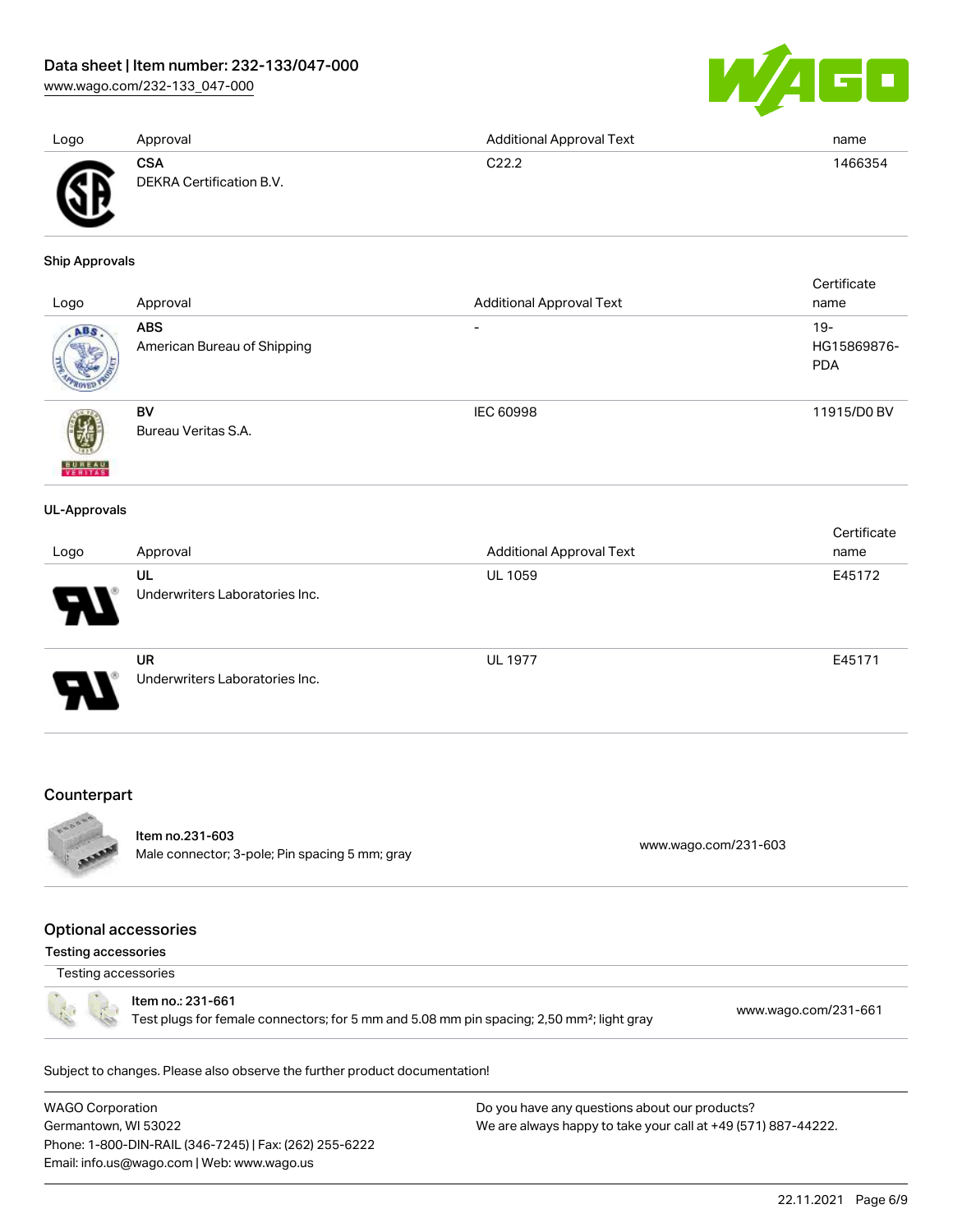

# Downloads Documentation

| <b>Additional Information</b>                                                                                                                                          |            |               |          |
|------------------------------------------------------------------------------------------------------------------------------------------------------------------------|------------|---------------|----------|
| Technical explanations                                                                                                                                                 | 2019 Apr 3 | pdf<br>2.0 MB | Download |
| <b>CAD files</b>                                                                                                                                                       |            |               |          |
| CAD data                                                                                                                                                               |            |               |          |
| 2D/3D Models 232-133/047-000                                                                                                                                           |            | URL           | Download |
| CAE data                                                                                                                                                               |            |               |          |
| EPLAN Data Portal 232-133/047-000                                                                                                                                      |            | URL           | Download |
| ZUKEN Portal 232-133/047-000                                                                                                                                           |            | <b>URL</b>    | Download |
| EPLAN Data Portal 232-133/047-000                                                                                                                                      |            | URL           | Download |
| <b>PCB Design</b>                                                                                                                                                      |            |               |          |
| Symbol and Footprint 232-133/047-000                                                                                                                                   |            | <b>URL</b>    | Download |
| CAx data for your PCB design, consisting of "schematic symbols and PCB footprints",<br>allow easy integration of the WAGO component into your development environment. |            |               |          |
| Supported formats:                                                                                                                                                     |            |               |          |
| ш<br>Accel EDA 14 & 15                                                                                                                                                 |            |               |          |
| Ш<br>Altium 6 to current version                                                                                                                                       |            |               |          |
| ш<br>Cadence Allegro                                                                                                                                                   |            |               |          |
| П<br>DesignSpark                                                                                                                                                       |            |               |          |
| Ш<br>Eagle Libraries                                                                                                                                                   |            |               |          |
| KiCad                                                                                                                                                                  |            |               |          |
| H<br>Mentor Graphics BoardStation                                                                                                                                      |            |               |          |
| ш<br>Mentor Graphics Design Architect                                                                                                                                  |            |               |          |
| ш<br>Mentor Graphics Design Expedition 99 and 2000                                                                                                                     |            |               |          |
| ш<br>OrCAD 9.X PCB and Capture                                                                                                                                         |            |               |          |
| ш<br>PADS PowerPCB 3, 3.5, 4.X, and 5.X                                                                                                                                |            |               |          |
| H.<br>PADS PowerPCB and PowerLogic 3.0                                                                                                                                 |            |               |          |
| PCAD 2000, 2001, 2002, 2004, and 2006<br>ш                                                                                                                             |            |               |          |
| Subject to changes. Please also observe the further product documentation!                                                                                             |            |               |          |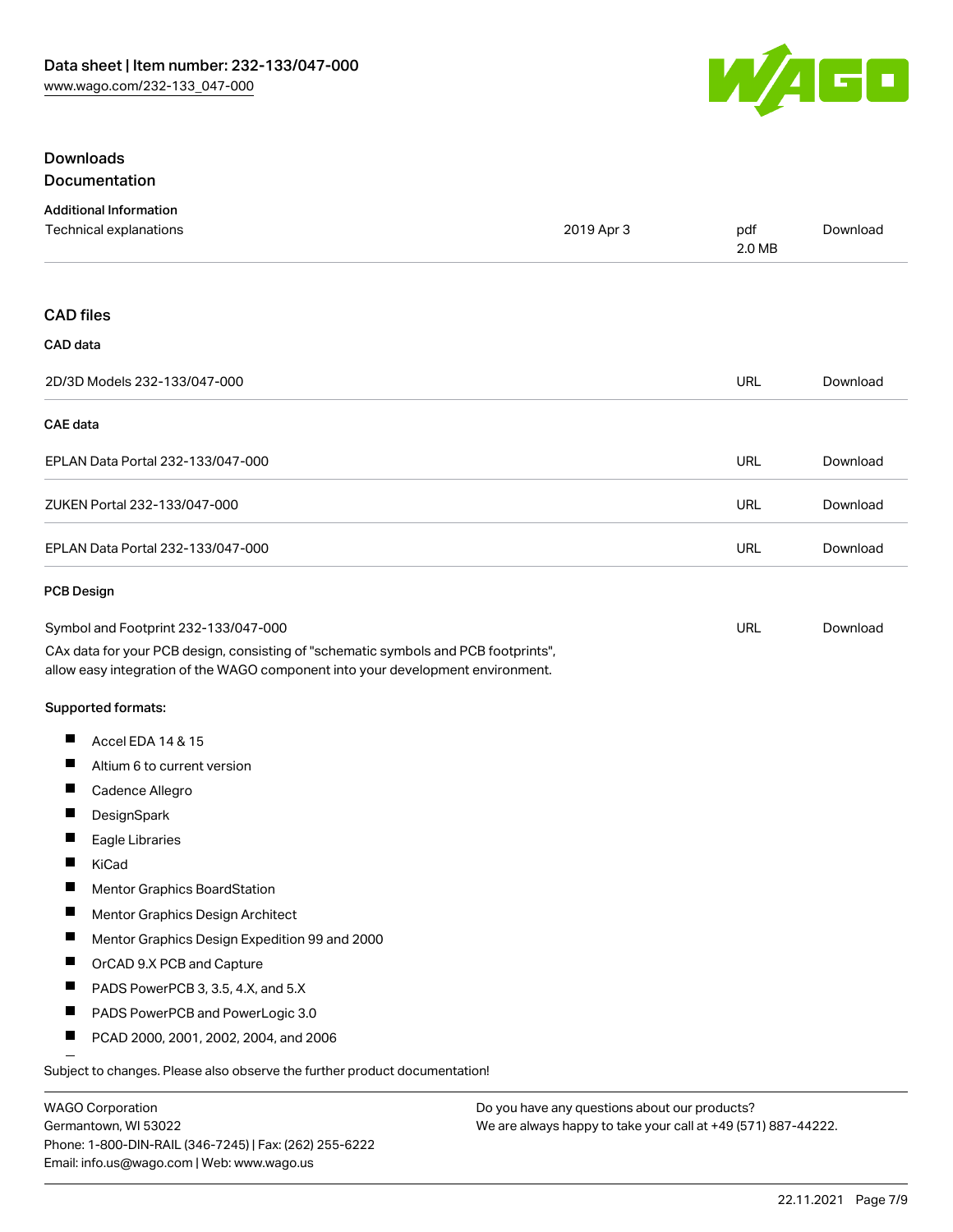- $\blacksquare$ Pulsonix 8.5 or newer
- $\blacksquare$ **STL**
- $\blacksquare$ 3D STEP
- TARGET 3001!
- П View Logic ViewDraw
- П Quadcept
- $\blacksquare$ Zuken CadStar 3 and 4
- $\blacksquare$ Zuken CR-5000 and CR-8000



# Environmental Product Compliance

#### Compliance Search

| Environmental Product Compliance 232-133/047-000                                   | URL | Download |
|------------------------------------------------------------------------------------|-----|----------|
| THT female header; straight; Pin spacing 5 mm; 3-pole; Spacer flange; 0.6 x 1.0 mm |     |          |
| solder pin; gray                                                                   |     |          |

#### Installation Notes

#### Application



The innovative flange design provides standard panel mounting options or various through-panel mounting configurations. Depending on the type of application and flange, female headers can be used either for through-panel or flush mounted applications.

# Product family

Subject to changes. Please also observe the further product documentation!

WAGO Corporation Germantown, WI 53022 Phone: 1-800-DIN-RAIL (346-7245) | Fax: (262) 255-6222 Email: info.us@wago.com | Web: www.wago.us